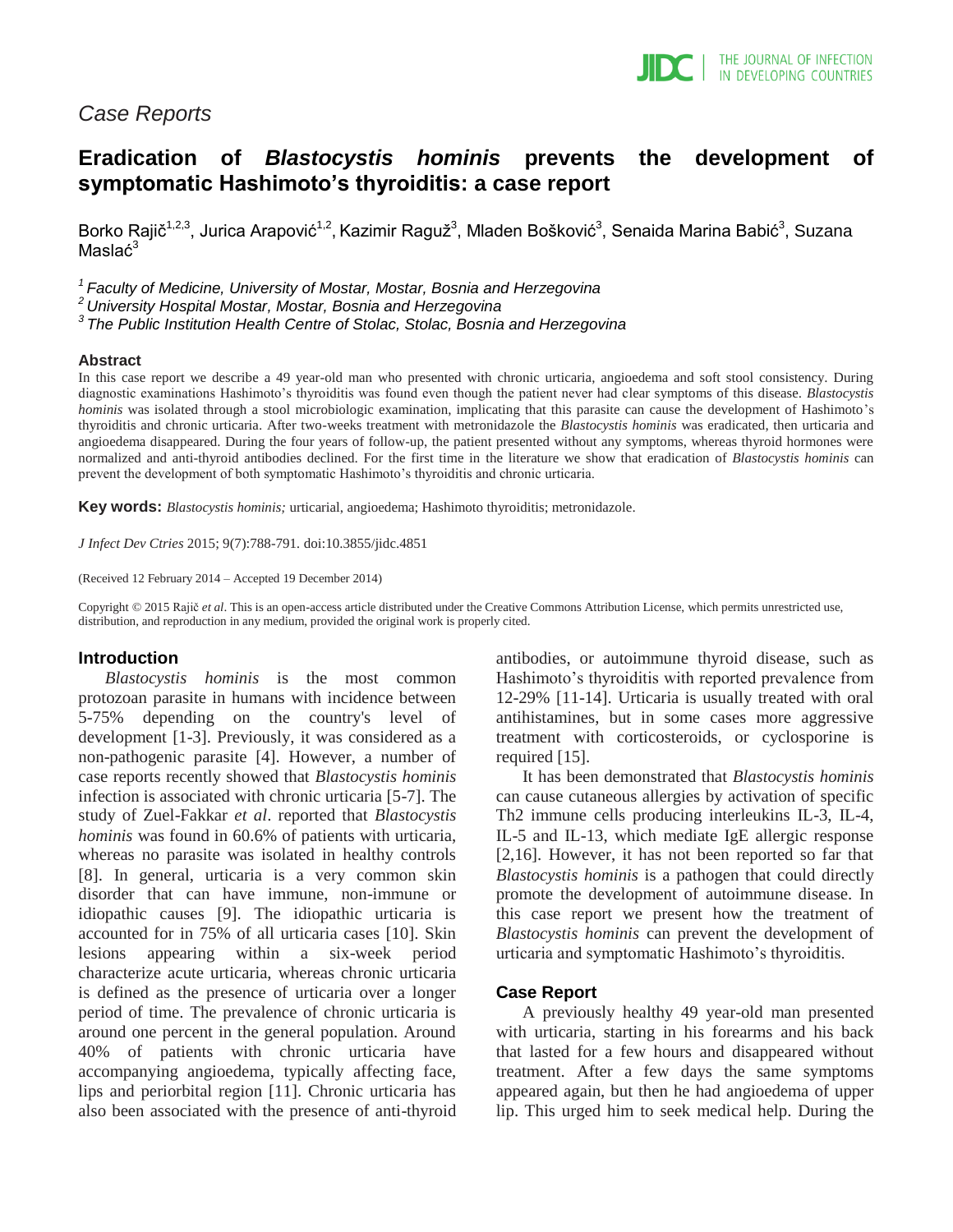visit to his General Practitioner (GP), the patient reported that in the previous month had less consistent and "mushy" stools. He had no other symptoms, underlying conditions, and did not take any therapy. To treat urticaria a second generation of selective antagonist of histamine receptor H1 (loratadin) 10 mg daily was administered. Alongside with loratadin he underwent a restrictive diet, which did not contain any well-known allergens (fish, sea fruits, cheese, dairy products, nuts, wild animal meat, vine, artificially colored products, etc.). The aforementioned symptoms presented regardless of therapy every few days for more than two months. Meanwhile, a search had been started to find the possible cause of the disease. Firstly, blood analyses were performed: blood count, differential blood count, glucose, urea, kreatinine, minerals, C-reactive protein, alkaline phosphatase, lactate dehydrogenase, creatine kinase, aspartate aminotransferase, alanine aminotransferase, gamma glutamyltransferase, total proteins, electrophoresis of proteins, IgA, IgG, IgM, C3, C4, eosine cationic protein, anti-streptolysine O titer, reuma factor, Waaler-Rose test, latex agglutination test, anti-nuclear antibodies, hemoculture, urinoculture, stool culture for viruses and bacteria, hepatitis A, B, C and HIV markers and tumor markers. The results of those tests were in reference values. A total IgE was slightly elevated, 74.4 kU/L, (reference for age <50 kU/L). TSH was elevated, 8.48 mIU/L (reference 0.456-4.68 mIU/L), FT3 were in normal range, 4.97 pmol/L (reference interval 4.26-8.10 pmol/L) and FT4 was slightly decreased, 8.48 pmol/L (reference interval 10.0-28.2 pmol/L). Anti-thyreoglobulin (anti-TG) antibodies were elevated, 31.96 IU/mL (reference interval 0.00-4.20 IU/mL), and anti-thyroid peroxidase (anti-TPO) was dramatically increased, 707.61 IU/mL (reference interval 0.00-5.60). Thyroid gland ultrasonography showed diffuse hypodense areas. The ultrasound of the abdomen was normal. In addition, the prick skin test was performed for 13 standard inhalatory and 15 nutritive antigens, which were in reference range. At the same time, following stool

cultures for the presence of parasites *Blastocystis hominis* were isolated on three separate occasions. Thus, the attention was focused on positive stools and thyroid hormone findings. The disorder of thyroid hormones, elevated anti-thyroid antibodies and thyroid ultrasonography suggested that patient had symptomatic Hashimoto's thyroiditis. A nuclear medicine specialist recommended the treatment of hypothireosis by levothyroxine in dose of  $50 \mu$ g daily for five days, and then  $100 \mu$ g twice a week, whereas metronidazole was given orally at a dose of 400 mg three times daily for 14 days for eradication of *Blastocystis hominis*. Within one week of therapy symptoms of chronic urticaria disappeared, and after 14 days metronidazole therapy eradication of *Blastocystis hominis* was achieved and the consistency of stool was normalized. The therapy for hypothireosis was continued but after two weeks of levothyroxine treatment specific symptoms like sweating, tremor, and heat intolerance. These symptoms urged us to reconsider levothyroxine treatment. At that time, patient's control thyroid hormones were: TSH 0.002 mIU/L, FT3 12.4 pmol/L and FT4 28.0 pmol/L, and consequently, levothyroxine treatment was terminated after only two weeks of therapy. Six months later, TSH, FT4 and FT3 levels were normalized, and anti-TG and anti-TPO levels were decreasing (Table 1). In the last four years of follow-up both parasitological and bacteriological stool cultures were negative, and the patient was symptom-free with normal physical activity, while anti-TG and anti-TPO levels were declining (Table 1).

### **Discussion**

In this case report we proposed a connection between *Blastocystis hominis*, chronic urticaria and symptomatic Hashimoto's thyroiditis. Recently a few reports associating *Blastocystis hominis* and chronic urticaria [5,6,17] were published. Furthermore, the chronic urticaria was reported to be associated with Hashimoto's thyroiditis, although normalization of

**Table1.** Thyroid hormones and antibodies levels during four-year follow-up

| Date:<br>(After therapy)    | April<br>2009  | 1 month        | 6 months       | 1 year         | 2 years        | 3 years                  | 4 years                  | Reference interval       |
|-----------------------------|----------------|----------------|----------------|----------------|----------------|--------------------------|--------------------------|--------------------------|
| TSH                         | 8.48           | 0.002          | 3.11           | 3.23           | 2.71           | 1.64                     | 2.88                     | $0.465 - 4.68$ mIU/L     |
| FT3                         | 4.97           | 12.4           | 5.83           | 6.48           | 6.57           | 5.06                     | 6.39                     | 4.26-8.10 $pmol/L$       |
| FT4                         | 8.32           | 28.0           | 13.6           | 11.8           | 12.4           | 12.1                     | 13.4                     | $10.0 - 28.2$ pmol/L     |
| Anti-TPO                    | 707.61         |                | 483.63         | 293.05         | 218.25         | $\overline{\phantom{a}}$ | $\overline{\phantom{0}}$ | $0.0 - 5.60$ IU/mL       |
| Anti-TG                     | 31.96          |                | 12.8           | 5.14           | 5.99           | $\overline{\phantom{a}}$ | -                        | $0.0-4.20$ IU/mL         |
| <b>Blastocystis</b> hominis | $3\times$ pos. | $3\times$ neg. | $3\times$ neg. | $3\times$ neg. | $3\times$ neg. | $\overline{\phantom{a}}$ | $\overline{\phantom{0}}$ | $\overline{\phantom{0}}$ |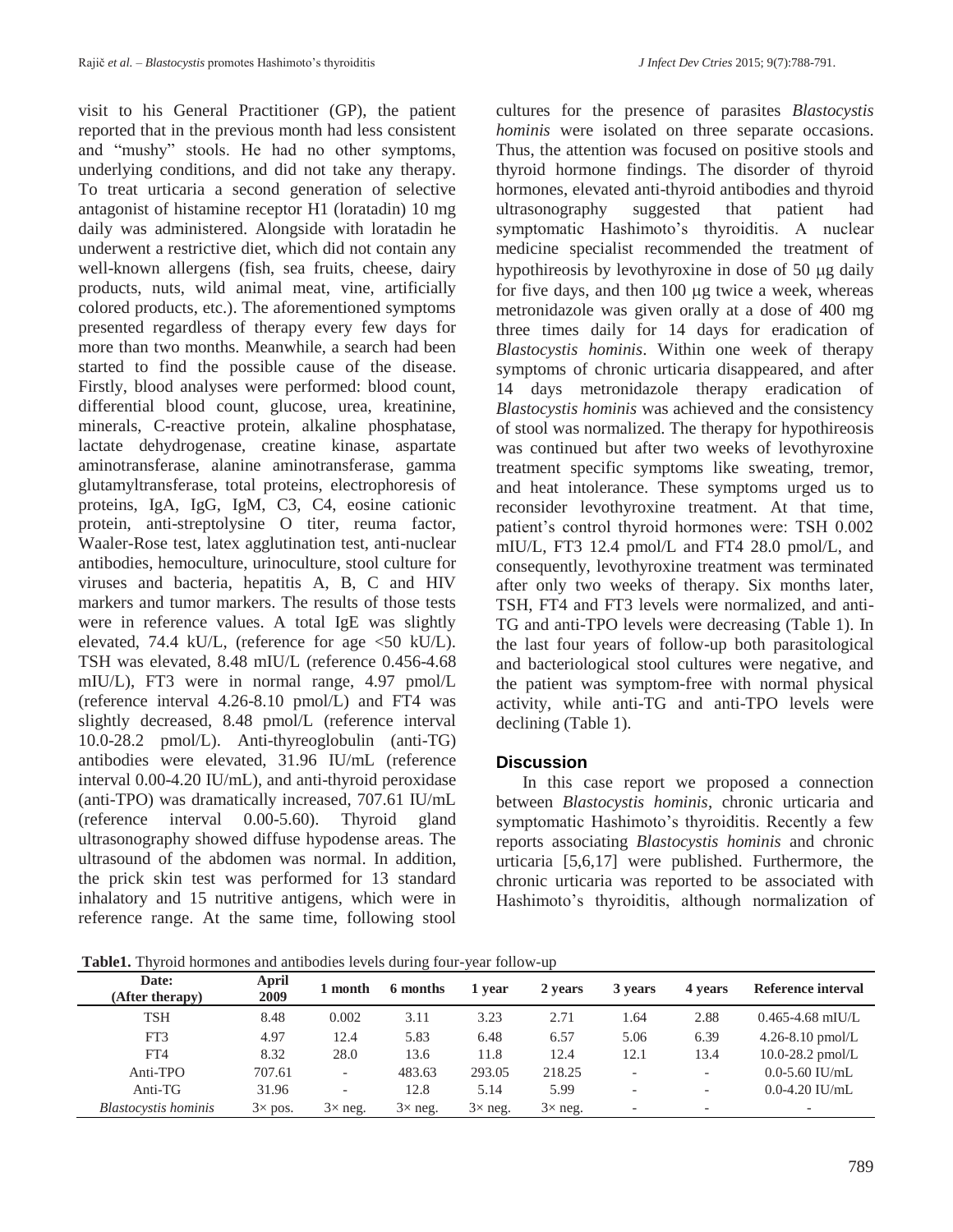thyroid hormones does not improve chronic urticaria [10,12,14,18]. Although the patient was under levothyroxine therapy, it was not a sufficient dosage or duration for developing the described symptoms of thyreotoxicosis. Interestingly in this case report we observed that the eradication of *Blastocystis hominis*  prevented all symptoms and finally stopped the development of symptomatic Hashimoto's thyroiditis. It has been demonstrated that *Blastocystis hominis* has the ability to modulate autoimmune response towards Th2 immune response [16]. A study by Hussein and colleagues reported that patients with *Blastocystis hominis* had elevated levels of serum specific IgG antibodies [19]. Some *in vitro* studies have shown that *Blastocystis hominis* can produce cysteine protease and can induce IL-8 production using NF-κB pathway, as well as the induction of apoptosis [2]. Thus, there is an evident possibility that *Blastocystis hominis* can affect human immune system pushing it towards Th2 response [16].

Chronic urticaria is associated with Hashimoto's thyroiditis, but this connection has not yet been clearly explained. It has been suggested that all patients with chronic urticaria must be tested for anti-thyroid antibodies [20]. Our clinical observation that eradication of *Blastocystis hominis* resolved chronic urticaria and Hashimoto's thyroiditis raises a possibility that there is a connection between these three clinical entities. Based on our observation we propose that in susceptible host *Blastocystis hominis*  inadequate immune response can be triggered and the organism pushed towards autoimmune diseases. Altogether, this places the *Blastocystis hominis* from the original point of a nonpathogenic organism to an area of clinical interest. We hope that our clinical observation will contribute to further understanding of Hashimoto's thyroiditis pathogenesis.

#### **Acknowledgements**

We thank Dr. Maja Arapović for the critical manuscript reading. Dr. Jurica Arapović is supported by the Federal Ministry of Education and Science, Bosnia and Herzegovina; FMON 2010.

#### **References**

- Stensvold CR, Suresh GK, Tan KS, Thompson RC, Traub RJ, Viscogliosi E, Yoshikawa H, Clark CG (2007) Terminology for Blastocystis subtypes--a consensus, Trends parasitol 23: 93-96 DOI: 10.1016/j.pt.2007.01.004
- 2. Tan KS (2008) New insights on classification, identification, and clinical relevance of *Blastocystis* spp. Clin microbiol rev 21: 639-665 DOI: 10.1128/CMR.00022-08
- 3. Wong KH, Ng GC, Lin RT, Yoshikawa H, Taylor MB, Tan KS (2008) Predominance of subtype 3 among *Blastocystis* isolates from a major hospital in Singapore. Parasitol res 102: 663-670 DOI: 10.1007/s00436-007-0808-0
- 4. Ashford RW, Atkinson EA (1992) Epidemiology of *Blastocystis hominis* infection in Papua New Guinea: ageprevalence and associations with other parasites. Ann Trop Med Parasitol 86: 129-136
- 5. Katsarou-Katsari A, Vassalos CM, Tzanetou K, Spanakos G, Papadopoulou C, Vakalis N (2008) Acute urticaria associated with amoeboid forms of *Blastocystis* sp. subtype 3. Acta derm venereol 88: 80-81 DOI: 10.2340/00015555-0338
- 6. Valsecchi R, Leghissa P, Greco V (2004) Cutaneous lesions in *Blastocystis hominis* infection. Acta derm venereol 84: 322-323
- 7. Vogelberg C, Stensvold CR, Monecke S, Ditzen A, Stopsack K, Heinrich-Grafe U, Pöhlmann C (2010) *Blastocystis* sp. subtype 2 detection during recurrence of gastrointestinal and urticarial symptoms. Parasitol int 59: 469-471 DOI: 10.1016/j.parint.2010.03.009
- 8. Zuel-Fakkar NM, Abdel Hameed DM, Hassanin OM (2011) Study of *Blastocystis hominis* isolates in urticaria: a casecontrol study. Clin exp dermatol 36: 908-910 DOI: 10.1111/j.1365-2230.2011.04127.x
- 9. Khalaf AT, Li W, Jinquan T (2008) Current advances in the management of urticaria, Arch immunol ther exp 56: 103-114 DOI: 10.1007/s00005-008-0013-6
- 10. Bagnasco M, Minciullo PL, Saraceno GS, Gangemi S, Benvenga S (2011) Urticaria and thyroid autoimmunity, Thyroid 21: 401-410 DOI: 10.1089/thy.2010.0103
- 11. Kaplan AP (2002) Clinical practice. Chronic urticaria and angioedema, N Engl J med 346: 175-179 DOI: 10.1056/NEJMcp011186
- 12. Leznoff A, Sussman GL (1989) Syndrome of idiopathic chronic urticaria and angioedema with thyroid autoimmunity: a study of 90 patients. J allergy clin immunol 84: 66-71
- 13. Heymann WR (1999) Chronic urticaria and angioedema associated with thyroid autoimmunity: review and therapeutic implications, J Am Acad Dermatol 40: 229-232
- 14. Zauli D, Deleonardi G, Foderaro S, Grassi A, Bortolotti R, Ballardini G, Bianchi FB (2001) Thyroid autoimmunity in chronic urticaria. Allergy asthma proc 22: 93-95.
- 15. Joint Task Force on Practice P (2000) The diagnosis and management of urticaria: a practice parameter part I: acute urticaria/angioedema part II: chronic urticaria/angioedema. Joint Task Force on Practice Parameters, Ann allergy asthma immunol 85: 521-544
- 16. Pasqui AL, Savini E, Saletti M, Guzzo C, Puccetti L, Auteri A (2004) Chronic urticaria and *Blastocystis hominis* infection: a case report, Eur Rev Med Pharmacol Sci 8. 117-120.
- 17. Hameed DM, Hassanin OM, Zuel-Fakkar NM (2011) Association of *Blastocystis hominis* genetic subtypes with urticaria. Parasitol res 108: 553-560 DOI: 10.1007/s00436- 010-2097-2